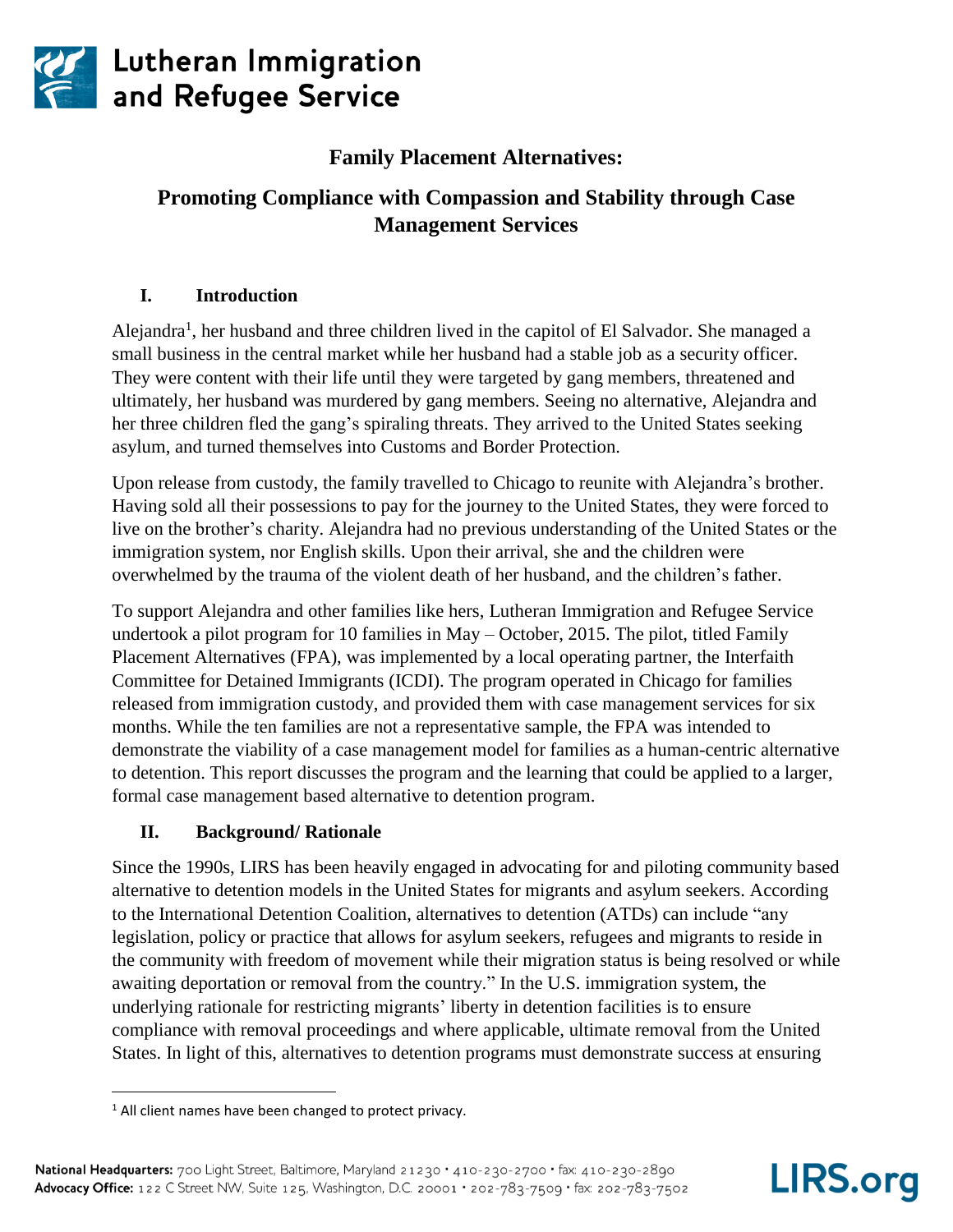ongoing immigration compliance in order to represent a viable alternative to detention. Successful compliance must begin with clear information regarding the individual's rights and responsibilities upon release from detention, including guidance as to how to successfully meet those responsibilities.

With generous support from the Oak and Ford Foundation, LIRS designed Family Placement Alternatives as a small pilot program to provide community-based case management services to families leaving immigration detention. Community based support refers to a holistic social service approach to meeting the immediate and long term needs of individuals released from custody. The Family Placement Alternatives (FPA) pilot program was created on the assumption that if families released from detention are provided case management, legal and social support, have their basic needs met, and are provided with orientation to their immigration release terms, they will comply with their immigration requirements while simultaneously able to enjoy their freedom.

In early 2014, growing numbers of families, primarily from Central America, arrived at the United States' border with Mexico seeking protection. In response, the Obama Administration announced in June 2014 that they would significantly expand the use of family immigration detention. From July 2014 through May 31, 2015, 6,381 women and children spent time in a family immigration detention facility.<sup>2</sup> On July 13, 2015, the Department of Homeland Security (DHS) announced that detained mothers with children, who pass credible or reasonable fear interviews, are able to provide a verifiable address, and do not present a threat to public safety or national security, would be considered for release from detention.<sup>3</sup> This announcement coupled with a judicial order in a lawsuit finding that immigration detention is not appropriate for children<sup>4</sup> have led to high numbers of families being apprehended, booked into immigration detention, and released. As of December 2015, there are three family detention centers operating in the United States with the capacity to hold nearly three thousand women and children. The largest facility, in Dilley, Texas, has capacity for 2,400 women and children. And as of September 2015, approximately 50 families a day were passing their credible or reasonable fear interviews across the three facilities, making them eligible for release.

One such family consists of Claudia, a mother from Honduras who fled to the United States with her two year old son. Claudia fled Honduras to escape physical and sexual abuse against herself and her son. The abuse was perpetrated by her brother-in-law who belongs to a local gang and threatened to kill the entire family. In one instance, the brother-in-law attempted to sexually abuse the toddler, and flung him against a wall causing internal bleeding and a broken collarbone. Claudia attempted to move to other parts of Honduras, but the perpetrator continued to find her family. She then decided to flee to the United States. Once in the U.S., Claudia and

<sup>2</sup> ICE Statement, June 23, 2015, accessed at: http://www.ksat.com/news/ice-statement\_2015073008401534

<sup>3</sup> DHS Secretary Johnson Testimony to Congress, 7/14/15. Available at: http://www.dhs.gov/news/2015/07/14/written-testimonydhs-secretary-johnson-house-committee-judiciary-hearing-titled-

<sup>4</sup> Women's Refugee Commission. Flores Settlement and Family Detention. July, 2015. Found: <https://womensrefugeecommission.org/images/zdocs/Flores-Settlement-and-Family-Detention-July-2015.pdf>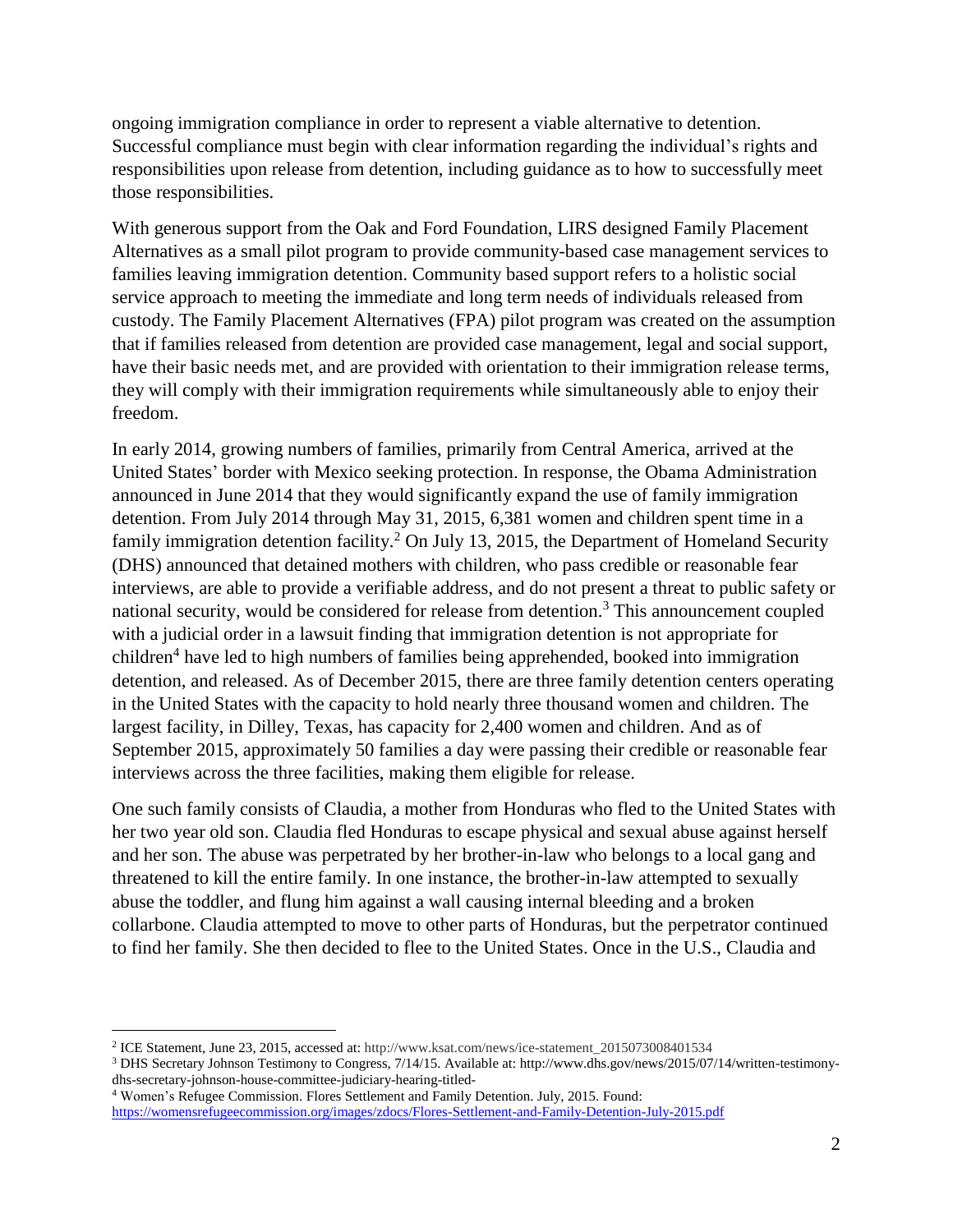her son were put in family detention in Texas, and were later released to LIRS' pilot program. Her husband who followed them at a later date, was detained in the North East.

After being placed in the LIRS pilot program, the two-year-old son received much needed medical care for intestinal issues after being denied medical attention while in family detention for two months. He required hospitalization and surgery to address his intestinal problems, medical treatment that the child received only upon release from detention, through the support of the Case Manager. Further, Claudia was able to utilize services through the pilot program to get in contact with her husband and be loaned bond money to obtain his release. Claudia and her son were separated from her husband for more than 6 months, and their court dates were set separately, in separate states, which caused stress within the family due to the separation and ongoing uncertainty about their future. The husband was finally released on bond, and was reunited with his wife and child in Chicago. The family Case Manager reported that the boy refused to let go of his father's hand during the home visit. Had Claudia and her son remained in detention throughout the duration of their immigration proceedings, the child would have lacked for necessary medical intervention, and the parents would not have been able to connect. Claudia's story illustrates the benefits of community based services, in contrast to detention, particularly for young children.

# **III. Family Placement Alternatives Program Design**

LIRS designed and funded the program with generous grants from the Oak and Ford Foundations. The initial program design included the hiring of a Manager for Family Placement Alternatives position at LIRS, a masters level social worker with strong program management experience to design the program, including program evaluation. The FPA was intended to achieve several key outcomes:

- Enroll ten families in the pilot project.
- Families and the Case Manager write a Family Service Plan to identify needs.
- Client families identify psychosocial needs and access services as needed.
- Families comply with the immigration conditions of release.
- Families feel socially supported by contact with the Case Manager.
- Families feel stable and prepared to self-manage upon program closure.
- Families have stable housing.

The onsite Case Manager in Chicago who implemented the client services maintained several key records. Each family's needs were evaluated with an initial client intake form, and a deeper evaluation was conducted to finalize a Family Service Plan (FSP). This also formed the basis for a client social history document. All of these documents were shared with LIRS staff to inform overall understanding of the clients' needs and case management interventions. LIRS staff then travelled to Chicago upon the conclusion of the program and interviewed seven of the ten enrolled families, as well as all ICDI staff who worked on the program. The written materials and the various interviews led to the findings and recommendations of this report.

Primary program goals were:

Demonstrate whether case management alternative can meet compliance objectives;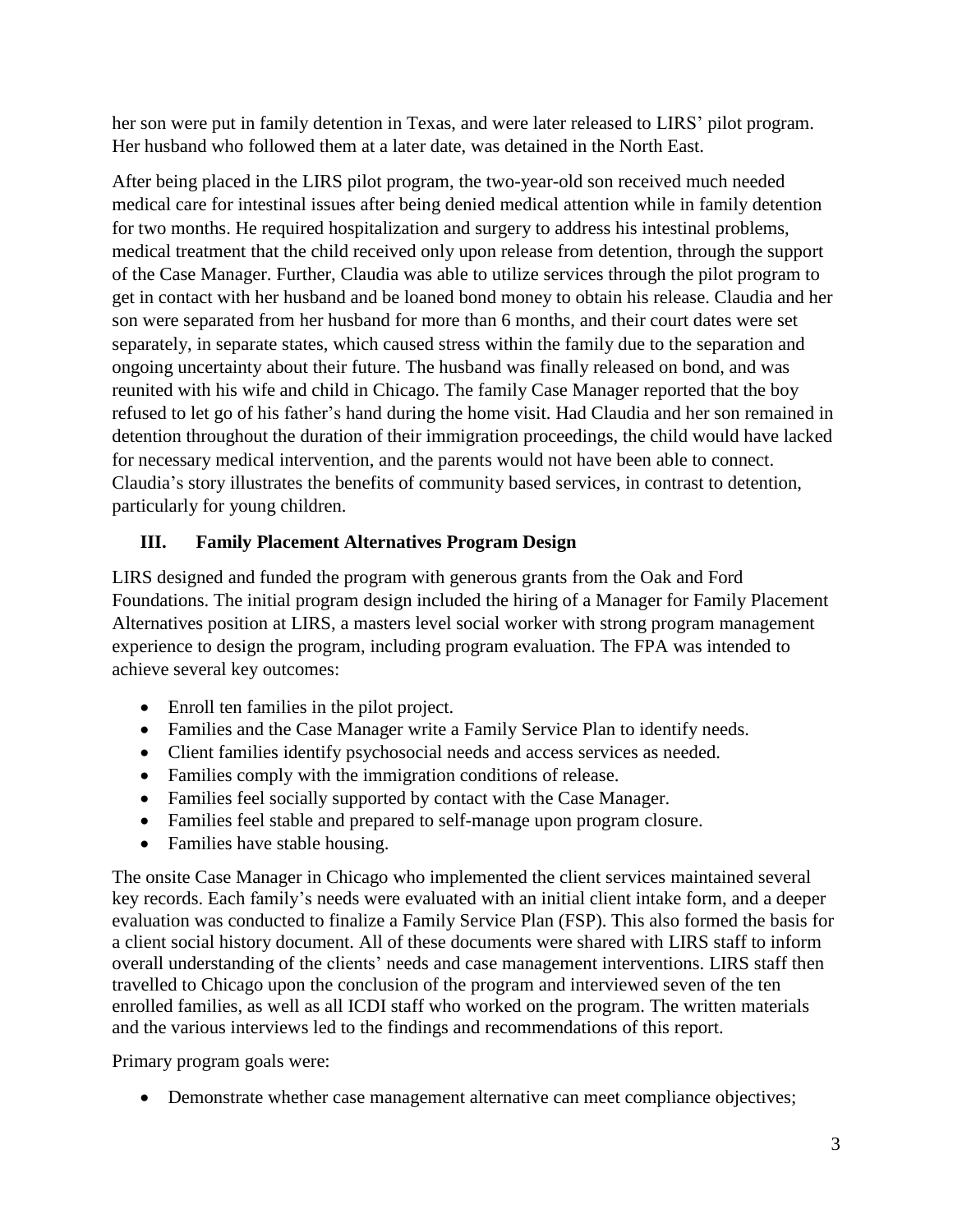- Provide high quality services to families and demonstrate positive outcomes for wellbeing; and
- Test a community based model for families to learn about the types and levels of inputs needed for implementation

Evaluations of previous community-based alternatives to detention (ATD) programs have found that a range of factors promote higher compliance rates. These include the presence of family and community ties, regular communication with and trust in a Case Manager, an understanding of the immigration process, stability around basic needs, and representation by legal counsel.<sup>5</sup> These data indicate that with support, most individuals comply with immigration obligations while they are invested in and waiting for the outcome of an immigration application, particularly an asylum application. During this phase of their legal proceedings, case management can serve as a critical tool to orient individuals regarding the US immigration system and their responsibilities, as well as reducing barriers to compliance such as transportation or psychosocial instability.<sup>6</sup>

The FPA pilot was initially based on the assumption that ICE would follow these earlier models, directly referring a small number of eligible families to the program, rather than detaining them. However, ICE did not agree to directly refer and release families from detention into the case management program. As a result, LIRS conducted extensive community outreach to social and legal service providers to identify recently released families who might be eligible to participate in the pilot program, observing many challenges for families and providers in the course of this outreach. Ten families were formally enrolled in the program and continue to receive services in the Chicago metropolitan area. Given clients were not enrolled directly into the program, several had been released on other "alternative" programs such as ankle monitors prior to reaching Chicago. This confounder posed an unexpected opportunity for learning, discussed in greater detail below.

#### **Community Support Learning**

The Family Placement Alternatives (FPA) program was designed based on the learning from LIRS' previous community based alternative to detention, the Community Support Initiative. The Community Support Initiative is a community-based alternative to immigration detention that is led by civil society and utilizes a holistic social service approach to accompany individuals during their release from ICE custody through the completion of their immigration proceedings. By working with an individual's strengths and building critical community connections, the program ensures that every participant understands the government's expectations of them and is equipped to meet those expectations.

LIRS did not design the Community Support Initiative to be implemented in exactly the same way in every community. Implementing partners collaborated locally to identify and screen potential participants, typically from their detention site, to provide case management services, to provide housing, as needed, and to provide legal services. However, in thinking about the potential to scale up a service model, direct funding for either of these services contributes

 $5$  Sampson, R., Mitchell, G. and Bowring, L. (2011). There are alternatives: A handbook for preventing unnecessary immigration detention. Melbourne: The International Detention Coalition.

<sup>6</sup> *Ibid.*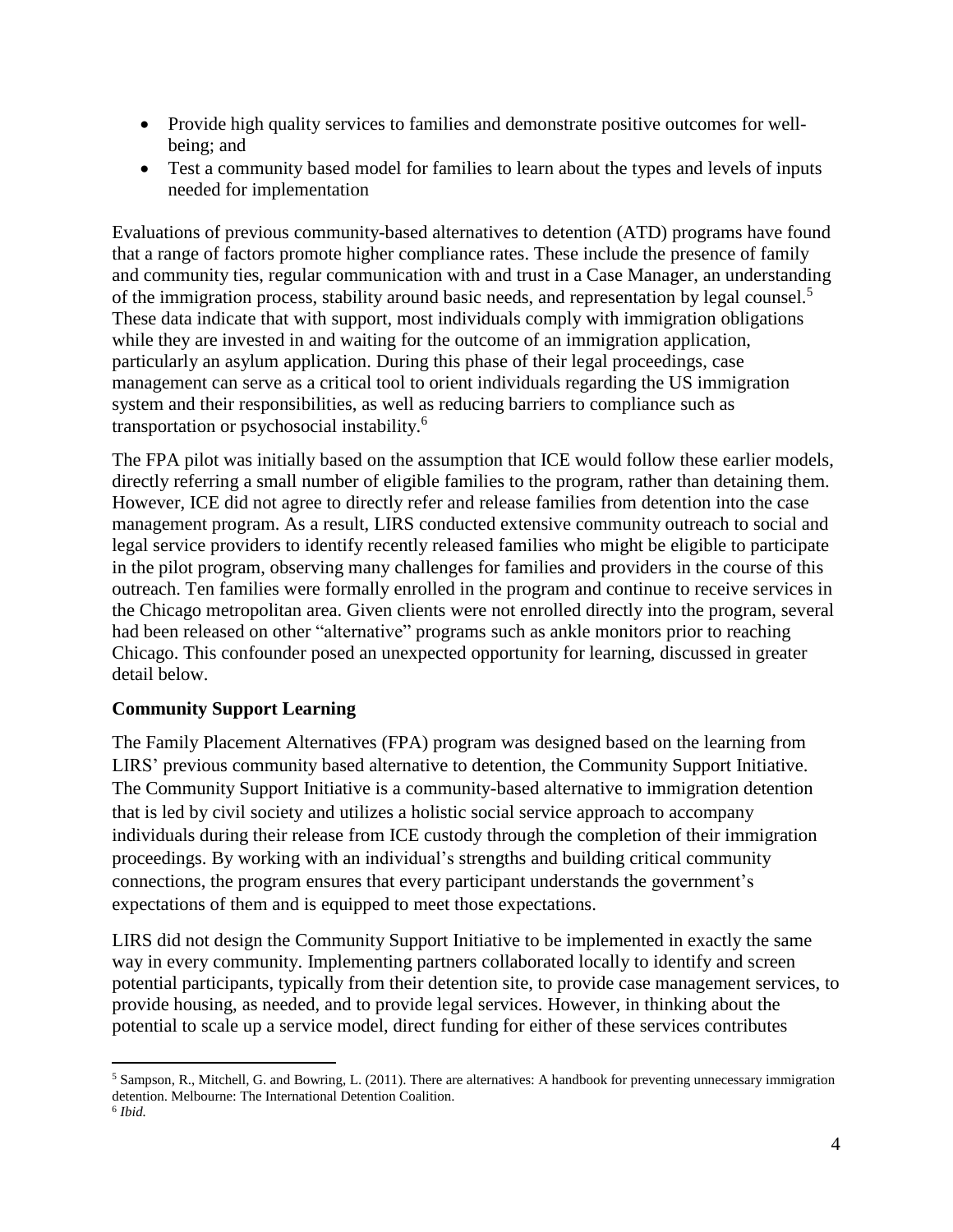significantly to program costs. In the absence of direct funding for either legal or housing services, the lack of these services places burdens on the Case Manager to creatively build services or to persistently contact those few existing services in their community.

Based upon the learning from Community Support, and in light of the information that these families overwhelmingly possess community ties in the United States, the FPA was narrowed to provision of case management services only. The goal was to facilitate referrals to housing and legal services, as needed, rather than funding these services directly. The challenge of this approach is the overall lack of these services for this client population.

## **Implementation Partner, ICDI, and Chicago Context**

The Interfaith Committee for Detained Immigrants (ICDI) is a non-profit, faith-based organization of staff and volunteers called to respond actively and publically to the suffering of all individuals and communities affected by immigration detention, deportation, and postdetention through pastoral care, advocacy, public witness and other activities. ICDI was launched by two (Catholic) Sisters of Mercy who had previously worked with Central American refugee populations in the 1990s. ICDI now coordinates four primary programs: jail visitation, immigration court watch, Broadview (a weekly prayer vigil and accompaniment program at the local deportation processing facility), and the Post Detention Accompaniment Network (PDAN). The PDAN program accompanies men, women and families who are released from detention. This includes housing through two group homes, one for men and the other for women, and case management services. Significantly, as an LIRS Community Support partner, ICDI has coordinated services for individual adults facing removal for four years making them a leader in services for this population. ICDI's various programs offer a continuum of services to support and accompany migrants as they confront immigration removal and detention systems.

ICDI operates from a strong faith base, with several leaders who are religious sisters and brothers. Most notably, the organization has developed relationships with diverse religious institutions across the Chicago region and beyond. They are a trusted partner in the region for providing services to vulnerable migrants and accompanying them on their journeys through the immigration system.

# **Standards for Case Management**

Case management is an integral component to the successful transition of migrant families out of detention, as well as assisting families as they navigate their immigration requirements. The standards put forth by LIRS in this pilot program adhere to a holistic approach for providing support to asylum seeking families.

LIRS's model for case management is designed to be a process of empowerment; enabling families and individuals to take action and improve their life situations. As an organization that has strongly advocated against detention and believes there is no humane way to detain families, LIRS and its partners recognize the ways in which detention can traumatize families. Because of this, LIRS and its partners have emphasized physical and emotional safety—such as maintaining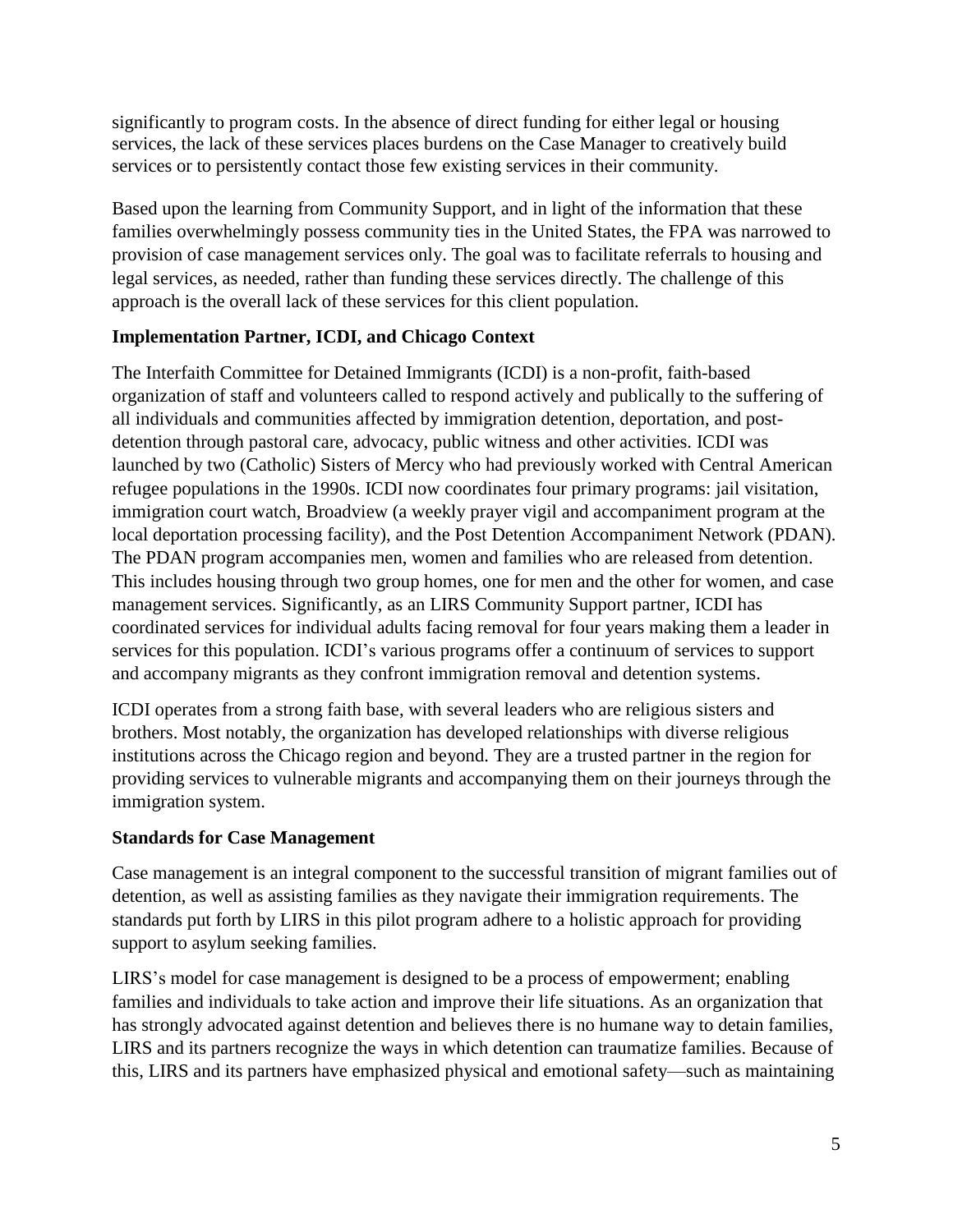privacy, confidentiality, and respecting cultural differences—and continue to make traumainformed training an integral part of case management.

The Case Managers' client agency-centric approach laid the foundation for clients to begin their long road to stability. Examples include not solely identifying goods or services needed by clients, rather, through example instructing clients to maneuver and identify solutions to their own problems. The case manager accompanied clients for their first and, if needed, second interviews with BI Incorporated, or to find a winter coat, or to enroll children at school, using these opportunities as "teachable" moments. Absent a family member willing and adept in navigating the complexities of the new United States institutional system, the Case Manager plays an imperative role, far beyond a simple referral agent. Relatedly, the Case Manager's bilingual, bicultural experience as a woman, mother and Latina provided a shared language, understanding and compassion to overcome barriers for this population.

The case management commitment for the pilot program strongly adheres to the Code of Ethics put forth by the National Association of Social Workers (NASW), which states that the primary mission of the social work profession is "to enhance human well-being and help meet the basic human needs of all people, with particular attention to the needs and empowerment of people who are vulnerable, oppressed, and living in poverty . . . "*Fundamental to social work is attention to the environmental forces that create, contribute to, and address problems in living*."<sup>7</sup> LIRS has identified detention as a key environmental force that creates "problems in living," particularly for vulnerable populations such as families who have fled their home countries.

The standards for social work case management<sup>8</sup>, as outlined by NASW, capture the ethical practice and values Case Managers should possess. A few of those standards that informed design of this program are highlighted below, and discussed in their application to the FPA.

**Ethics and Values** – "*The social work case manager shall adhere to and promote the ethics and values of the social work profession using the NASW Code of Ethics as a guide to ethical decision making in case management practice."* One key ethical issue that could be presented in a program of this type is if participants are enrolled into social work programs on an involuntary basis. Social work literature discusses the particular challenge of working with involuntary populations and the burdens that it places on building a trusting relationship.<sup>9</sup> One advantage of the design of this program was its voluntary nature. However, in an involuntary program, this issue would require careful design.

**Cultural and Linguistic Competence** – "*The social work case manager shall provide and facilitate access to culturally and linguistically appropriate services, consistent with the NASW Standards for Cultural Competence in Social Work Practice."* In the FPA, the Case Manager was bilingual and bicultural, with native fluency in Spanish and comfort in Latin American culture. She was able to relate easily to the majority of the families

<sup>7</sup> National Association of Social Workers. "Code of Ethics." <http://www.socialworkers.org/pubs/code/code.asp>

<sup>8</sup> <http://www.socialworkers.org/practice/naswstandards/CaseManagementStandards2013.pdf>

<sup>9</sup> Engaging Involuntary Clients. \*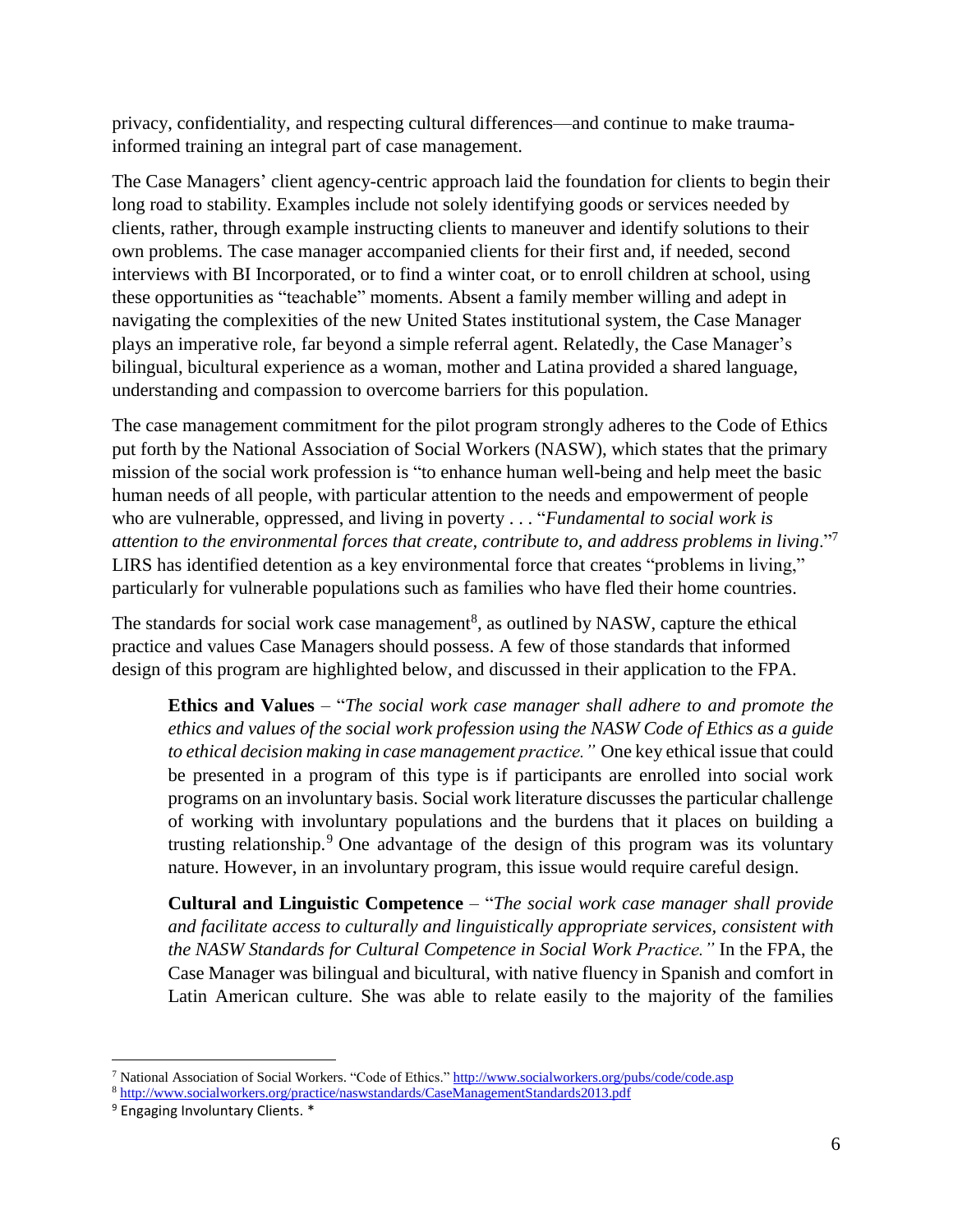enrolled in the program. This history allowed for strong trust and connection to build between the Case Manager and their clients.

**Assessment** – "*The social work case manager shall engage clients – and, when appropriate, other members of client systems – in an ongoing information-gathering and decision-making process to help clients identify their goals, strengths, and challenges."* This standard informed the development of the initial intake form and the Family Service Plan document, both of which invited participating heads of households to identify their own needs and goals. This input informed the Case Manager's prioritization of needs and service referrals.

**Service Planning, Implementation, and Monitoring** – "*The social work case manager shall collaborate with clients to plan, implement, monitor, and amend individualized services that promote clients' strengths, advance clients' well-being, and help clients achieve their goals. Case management service plans shall be based on meaningful assessments and shall have specific, attainable, and measurable objectives."* As discussed above, the Case Manager included clients in their own plan, and based her work on the identified goals articulated by the client and the Case Manager together. The Case Manager and the program structure was designed to engage clients at each stage of the process. The initial intake for example began by asking program participants to articulate their own goals for services and initial steps of managing their basic needs. Most participants articulate their initial set of goals as being focused on securing an attorney, obtaining a work permit, and getting into safe, stable housing. These initial goals were measurable and were reported at intervals of the program.

**Advocacy and Leadership** – "*The social work case manager shall advocate for the rights, decisions, strengths and needs of clients and shall promote clients' access to resources, supports, and services."* The advocacy concept as it applies to social workers is another prong that is relevant to this population and program. Since these asylum seekers are ineligible for neither government services and benefits, nor a work permit, they are caught in an instable situation while waiting years for case adjudication. In this context, in order to achieve the programmatic goals of stability for these families, the program needs to identify and often generate new resources. The program has been able to draw upon ICDI's expertise as a faith and volunteer based organization.

#### **IV. Case Management Services through the FPA**

Participants overwhelmingly identified their needs upon initial intake as securing a lawyer to help navigate the complex immigration proceedings, securing a work permit, and for several of them, more stable housing. All participating families demonstrated the need for mental health services, but most heads of household did not identify this as being among their primary initial needs.

Case management services through this program ultimately led to: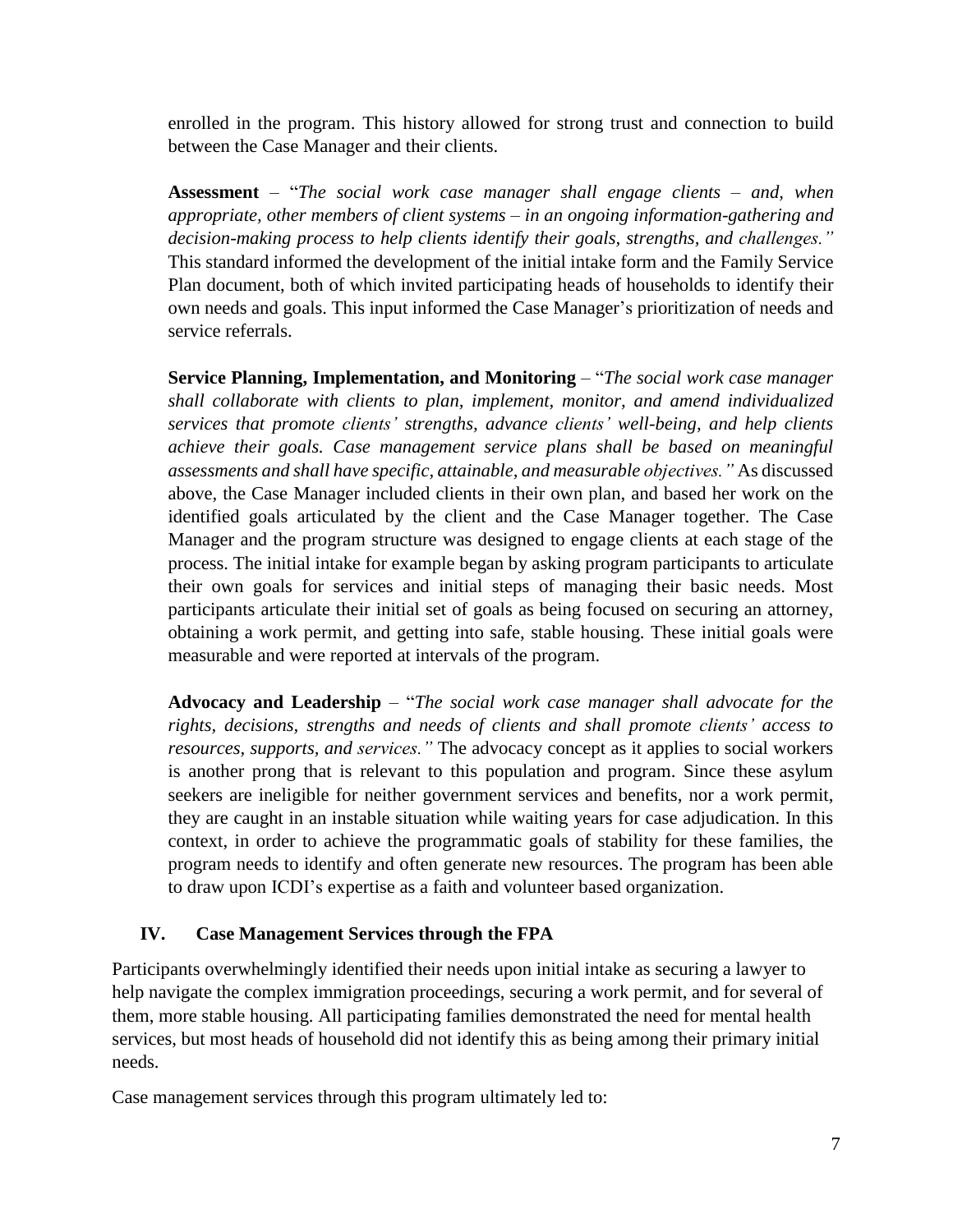- 10 of 10 families fully complied with their immigration obligations during the program.
- 10 of 10 families received orientation on the importance of full compliance.
- 9 of 10 families received referrals for material needs including food pantries, clothing banks, etc.
- 8 of 10 families secured legal representation.
- 2 of 5 families with unstable housing received subsidized housing through a faith based organization.
- 7 of 10 families received support on school enrollment for their school-aged children.
- 6 of 7 families in need of medical services received appropriate referrals.
- 7 of 10 families received referrals for therapy or other mental health services.

One of the primary needs that was identified by virtually every family in the program was the need for various material goods. Having fled their countries, most of the enrolled families arrived to the United States with often one bag or even less of material goods. Thus, their immediate needs often included clothing, furniture and basic household items, a bicycle for transportation, toys, books or activities for their children, and school supplies. In response to this, the Case Manager made a range of referrals to clothing banks, thrift stores (including the arrangement of vouchers for modest amounts of free items), churches and other social services. ICDI was able to leverage some of their volunteer base and faith communities to generate substantial donations for several of the families. All but one family (nine of the ten) in the program received and utilized referrals for material needs. Most of this was by accessing existing services, but ICDI's additional connections with churches willing to further support this population was invaluable.

Both the Case Manager and the enrolled families agreed that securing legal representation was of particular importance. Nearly all heads of household were scheduled for and attended at least one immigration court hearing during their time in the program. At the time of these hearings, most participants lacked an attorney. They expressed significant hesitation and uncertainty about what would occur in court and their desire for assistance from counsel. The Case Manager also placed a significant emphasis on arranging for legal counsel. However, even with an aggressive case management approach, securing legal representation for these families proved challenging. At the time of program closure, 8 of the 10 families had full legal representation for their case.

The presence of family and community ties for the enrolled families did not consistently lead to stable housing. One of the referred families was a family who had entered from a country in Africa, seeking asylum directly upon arrival at O'Hare Airport. That family was lacking in community ties and thus was enrolled into the family case management services but also required immediate attention to their housing. All other families were accessing housing upon enrollment into the program, most typically with family members. However, not all of that housing was adequate and appropriate. Over the course of the program, 4 other families reported instability or concerns with their housing. Housing in their relatives' existing apartments and houses was often insufficient to comfortably hold an entire additional family unit. For other families, the quality of the relationships or the space itself was problematic. This led to the Case Manager successfully referring one additional family to housing resources, by seeking support from a local church partner. The church donated a small apartment within their church building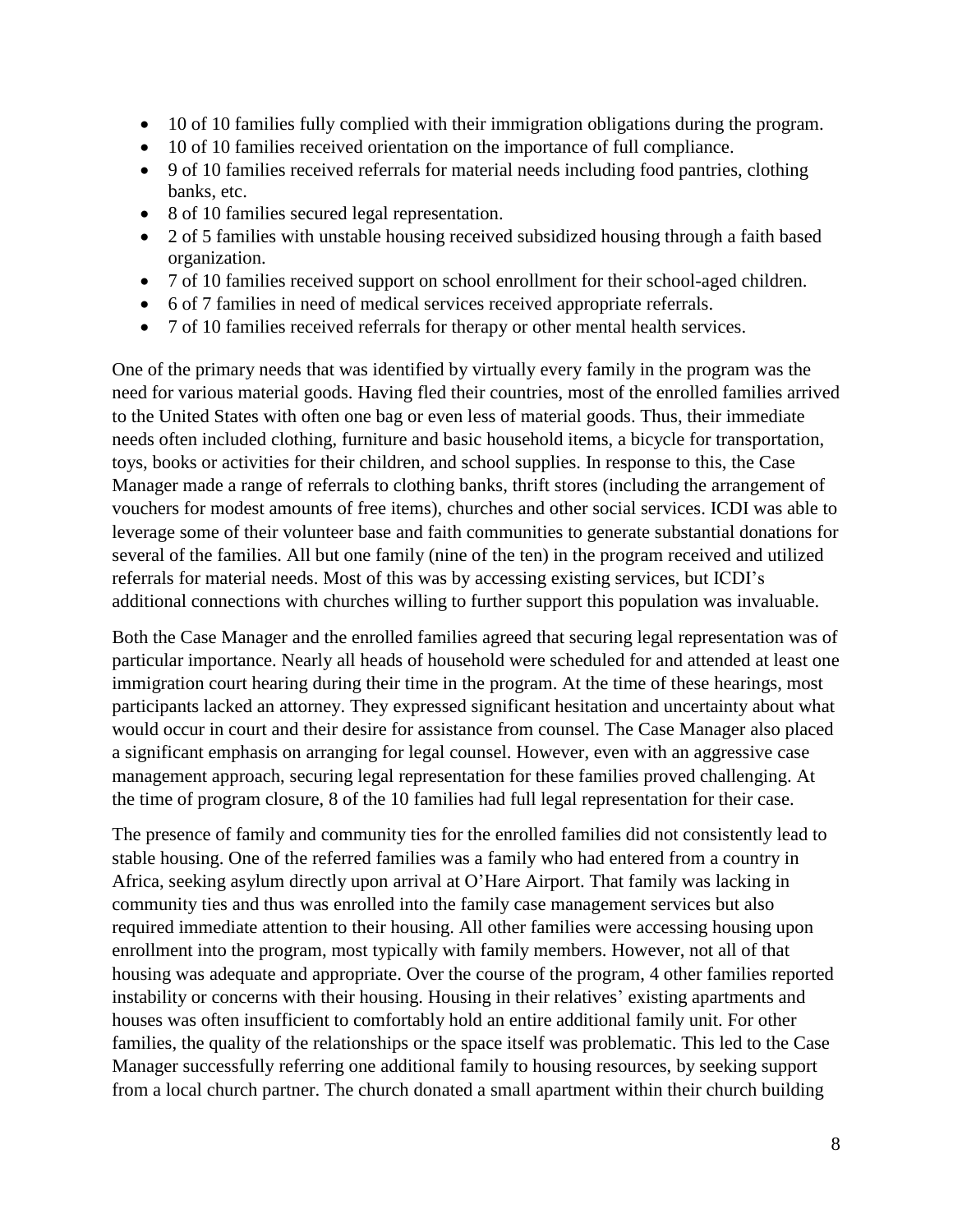on a long term basis to allow the family to move out of the dirty, cramped basement space that was inadequate for healing from the severe trauma from which they had fled. In the new space, the family felt safe and more stable, allowing them to focus on other challenges confronting them.

Since all enrolled families had children, the issue of school enrollment was a high priority for the families and the Case Manager. One finding was that school enrollment was a challenging process for many of these families, involving securing documentation from their countries of origin regarding schooling to date for the children, identifying bilingual or other appropriate programs as feasible, and arranging for vaccinations for all. The Case Manager spent multiple days at some of the schools, advocating for the families. Ultimately, 7 of 10 families received support with the school enrollment process from the Case Manager. Absent case management services, some of these families likely would have navigated the school enrollment process successfully, but the Case Manager's facilitation moved this forward more quickly and yielded better matches of children to appropriate programs.

In addition to the primary basic needs discussed above, enrolled families had significant medical and mental health needs. These needs were often identified at the initial intake phase, though some emergency problems emerged further into the service delivery period, such as one family in which two family members broke bones and needed emergency services. One of the starkest examples of this was one toddler who had been detained in the Karnes family detention facility for three months with his mother. During their time in detention, the family had requested medical attention for the child, without success. Following enrollment into the case management program, the toddler finally was hospitalized and underwent surgery. Of the 10 families in the program, 7 families required some type of medical attention during the program of which 6 received needed medical support and one was unable to access services.

Finally, in the initial assessment meetings, the Case Manager indicated that all 10 families were in need of mental health services. The families were fleeing significant trauma including murders of husbands and mothers, severe domestic violence, and other traumatic events. While many of them were clearly flagged by the Case Manager as needing mental health support to process the events that had led them to flee their countries of origin, many of the individuals themselves were not prepared to access services. This creates a complex cycle, whereby the untreated trauma creates barriers to other services and stability, but accessing mental health services before becoming stabilized becomes nearly impossible. Ultimately, most (7 of 10) participating families received referrals for mental health services. Due to confidentially we are uncertain how many were utilizing the referrals by the end of the program, however, one-on-one interviews with clients suggested very low number.

In response to this, the Case Manager did initiate an ongoing support group for the participating families. The support group was not yet in operation at the time of program evaluation, but the strong interest from enrolled families does point to a need for greater support and connection than was available for families, even with intensive case management services.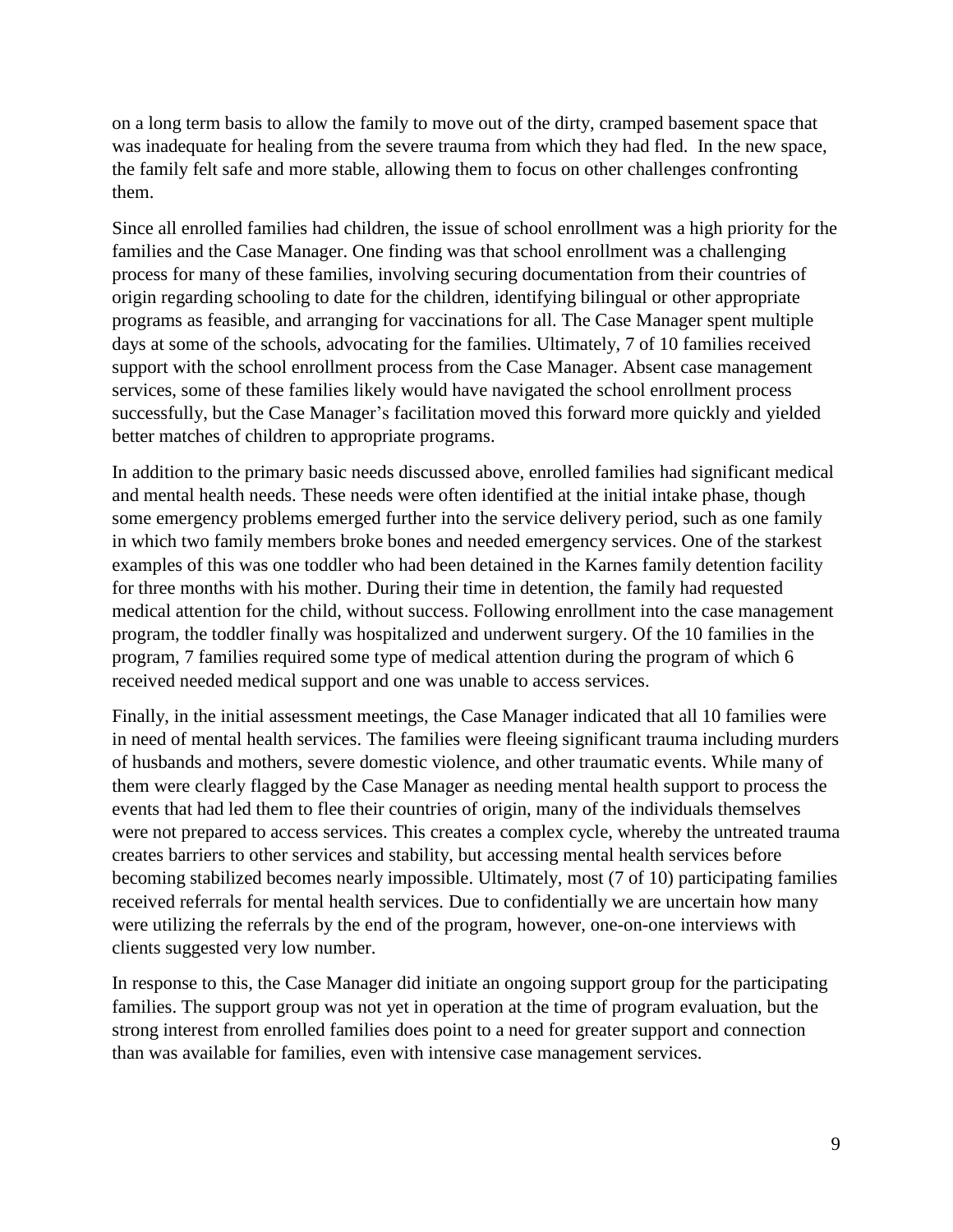#### **Client Profiles**

Alejandra, the mother from El Salvador mentioned in the opening of this report, entered the U.S. with her 19-year-old daughter and two sons aged 16 and 7. Alejandra and her children left El Salvador after the murder of her husband by a local gang, who then threatened the rest of the family, particularly the 19 year old daughter. Having only an elementary school education, Alejandra managed a small business of a produce stand at the market, which she had operated successfully for more than ten years. Her husband also had stable employment as a security officer for the marketplace. Because of this role, he was targeted and murdered one day while at work. The daughter, who was very close to her father, saw his body first. After the funeral, the daughter went back to work at their market stand, where she received daily threats and taunting from gang members. The gang members presented the family with an ultimatum—pay for their safety or the gang members would kill them all.

Seeing no alternative, Alejandra fled to the United States with her three children. She sold her booths and possessions to travel to the U.S. where she allowed the family to be taken into custody by CBP. Due to her age, the daughter was separated from Alejandra and her two sons. The 19 year old who was removed from the rest of the family was placed in the Hutto facility in Texas, causing emotional distress within the family. Alejandra and the two younger children relocated to Chicago to live with her brother, where she was enrolled into the Family Placement Alternatives program.

After being admitted to the program, it was identified that the family needed therapy to address the death of their husband and father, past traumatic experiences, and the subsequent deportation of the 19 year old. The two sons were given proper medical care and enrolled in school, and Alejandra was also enrolled in English language courses, which she was eager to take. Alejandra has been working on finding a lawyer to take up her asylum case, and continues to go to her immigration appointments. The trauma that Alejandra experienced in El Salvador colors her ability to navigate life in the United States—making support and services arranged through a Case Manager critical to her and her family.

## **V. Program Learning**

#### **Enrollment/ role of MOU**

In June 2013, LIRS entered into a memorandum of understanding with ICE to formalize a referral process between the community-based organizations and three local ICE Field Offices (New York, Newark, and San Antonio) to identify and screen people with an enumerated list of vulnerabilities for release and enrollment. The agreement was extended to Minneapolis and Chicago in 2014. Under the agreement, the community-based organizations referred individuals to ICE for release from custody. ICE officers were also encouraged to identify people who they were willing to release, but who needed the support offered by the program to manage their release, especially if the individual did not have a place to live. The program staff screened each referral from ICE for program eligibility as well as program capacity to meet the individual's needs.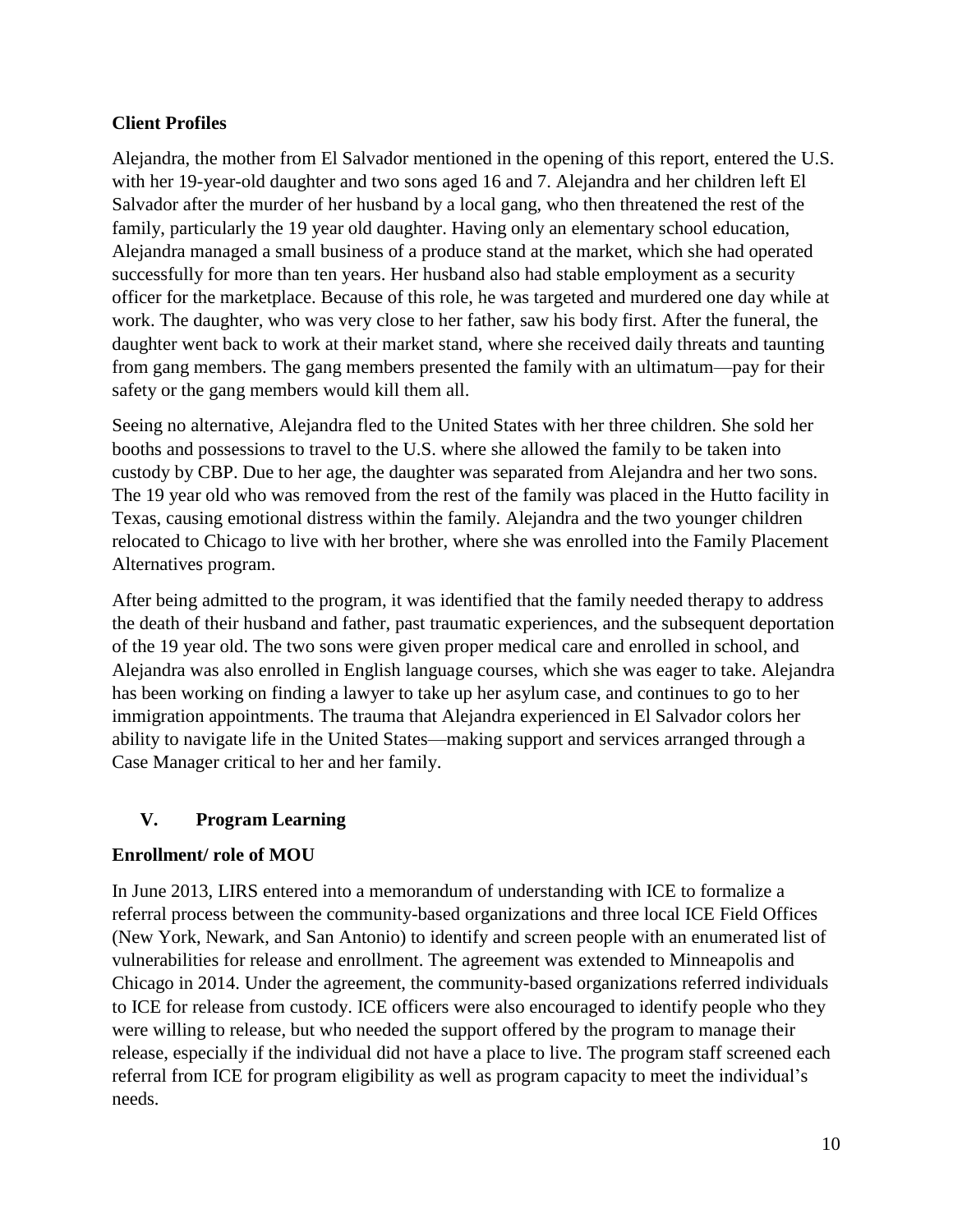Every individual who is released from immigration custody while their proceedings are pending has an obligation to appear at all of their asylum interviews, immigration court hearings, or ICE reporting appointments. Depending on the ultimate decision regarding their immigration application, they may also be obligated to appear for removal. People require a certain level of stability and information to meet these obligations. In the family program under discussion here, ICE did not commit the same effort to identify referrals of families, rendering it difficult to identify appropriate referrals into the program.

The Chicago Field Office of ICE/ERO, with support from national ICE headquarters, did support this initiative. LIRS and ICE entered into an extension of the existing MOU for the pilot program for adults, expanding the population served to include families, and extending the agreement through the end of 2015. With this context, the Chicago Field Office did share flyers regarding the program with families who attended their check-in meetings following their release from custody. This led to at least one referral into the FPA.

Ultimately, several of the enrolled participants were referred not by ICE, but rather by the immigration court system within the Department of Justice, known as the Executive Office for Immigration Review (EOIR). The Case Manager built a relationship with one of the court translators, who then identified several families in need of support. Other referrals were made by legal and social service agencies operating in the border region who screened the families in transit to Chicago, including the Refugee and Immigrant Center for Education and Legal Services (RAICES) and Catholic Charities.

#### **Client Enrollment**

Ultimately, the enrolled families represent a wide spectrum of backgrounds (*see Table 1)*. Included in the cohort was a family that arrived to the airport from southern Africa seeking asylum, along with several families from Mexico and Central America who arrived at a land port of entry. Families included a male head of household and a grandmother caring for her grandchildren after the murder of their mother. Families range in size from one child to five children. A few of the families travelled with additional adult family members who were separated through their encounter with immigration enforcement authorities. Two of the families were separated from their loved ones as they fled the trauma in their country of origin and hope to reunite in the future, including one women whose

# **Country of Origin** Central America 3 Mexico 4 Southern Africa 1 **Head of Household** Average Age | Female | Male 34.2 years  $| 9 | 1$ **Children** Age Range  $\vert$  3-19 years old Average Age  $|11.6$  years old

#### *Table 1. Family Demographics*

spouse followed several months later, was detained in an ICE adult detention facility and finally was released ten months after she had entered the United States. Families have a variety of socioeconomic backgrounds, including one enrolled head of household with a college degree and one who had operated a small business for many years in her country of origin. Others lack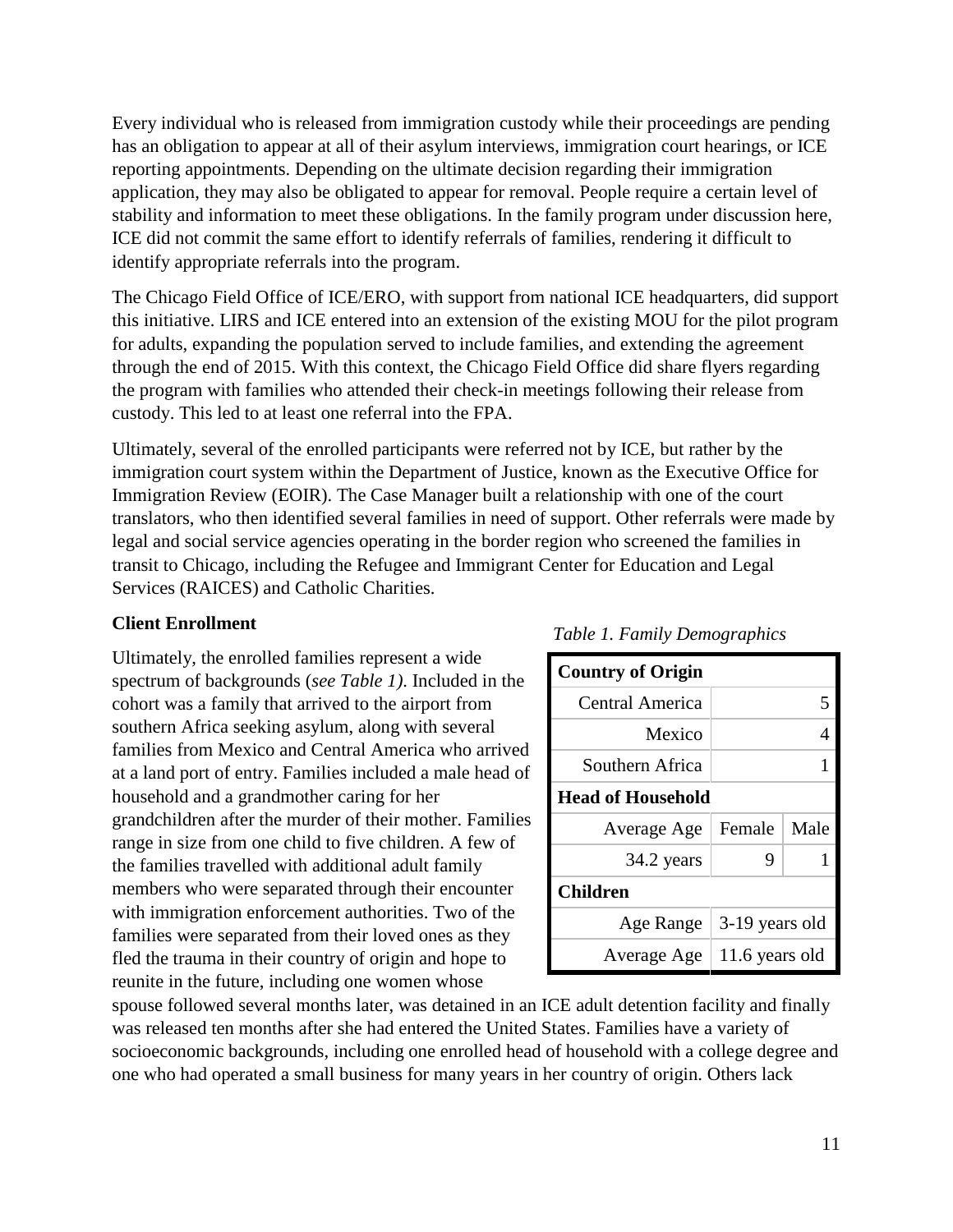education and employment experience on account of years of severe domestic violence that prevented them from developing skills and experience outside of the home.

However, all families demonstrated a key characteristic – they believe they have a claim for asylum in the United States and are motived to take the steps to pursue that application and comply with all requirements. All families arrived here seeking protection and have risked various discomforts and hazards to find safety and protection for their families.

## **ISAP/ Compliance**

To ensure compliance with immigration reporting requirements, heads of households for many families released by either ICE or CBP are enrolled in the Intensive Supervision Assistance Program (ISAP III), a private contract that utilizes a range of tools to promote compliance, including electronic monitoring through GPS tracking devices on participants' ankles. ISAP III is operated by BI Incorporated, a subsidiary of the GEO Group, Inc., which operates many immigration detention and criminal justice facilities. Electronic monitoring is intended to ensure that family heads of household appear for their legal proceedings and regularly check in with ICE. ICE has recently awarded a contract to GEO Care, a subsidiary of the GEO Group, Inc., to establish a pilot program to assist a small number of families in five destination cities. GEO may partner with social service organizations to deliver these services.

Six of the ten participants in the FPA were enrolled in ISAP III simultaneously with the FPA program. For these cases, it is difficult to draw conclusions regarding the ways in which the FPA and ISAP III contributed to their compliance and addressing obstacles to compliance.

The ISAP III program places significant requirements on program participants. The FPA participants who were also enrolled in ISAP reported significant challenges with the BI operated program, ISAP. All participants in ISAP who were also enrolled in the FPA were on ankle monitors for at least some portion of time following their release from custody. Reported experiences with ankle monitors include reports of painful, improperly fitted monitors, which have been difficult to have removed. Further, even when monitors are adjusted, they can be humiliating and complicated to manage since they require regular charging to continue functioning. The charging requires participants to spend time with the devices plugged into walls, impeding their movements for regular periods. Further, participants have reported both discomfort with the sense that they can be tracked at all times, and that BI workers can speak to them at any point through the device, including while in public and with their children.

In addition to the ankle monitor, participants are required to comply with BI's program in other ways. Participants are asked to comply with a range of other requirements, including being available for home visits which often requires the individual to remain at home all day, waiting for the case worker to arrive. Home visits are augmented with office visits which can require many hours of waiting beyond a set appointment time. For mothers with children, this can be particularly burdensome as it requires either long waits with the children or for lengthy child care arrangements. Participants feel that the ankle monitors invade their privacy, including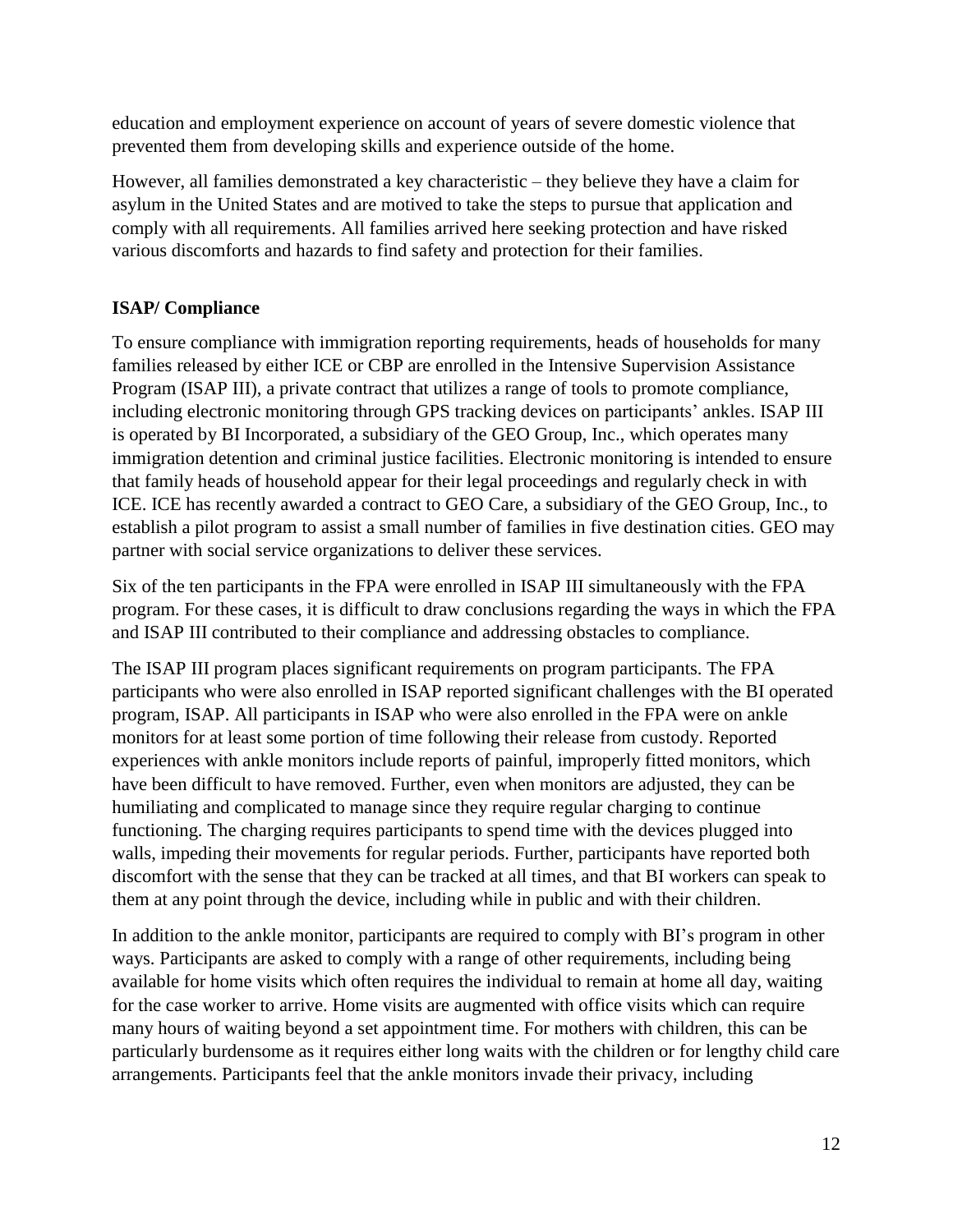individuals expressing the concern that their movements are tracked and their conversations can be listened to by way of the ankle monitor.

Throughout the duration of this program, enrolled participants maintained perfect compliance. As stated, it is difficult to determine how much of this can be attributed to the FPA and what role the ISAP program played.

## **Program Costs**

One of the critical questions for a community-based alternative to detention is the cost of the program, as compared to both detention and to other versions of alternatives to detention.

This program ultimately cost the equivalent of \$50.34 per family per day of services. The greatest costs were the case management services themselves, which were designed in this program at a ratio of 10 families to 1 Case Manager. This ratio could be improved upon in a scaled up program, or by augmenting a Case Manager with support staff to conduct more of the initial community and cultural orientation, handle transportation, and other support activities that do not require the Case Manager's skills.

In addition to the direct cost of case management, other associated program costs included supervision for the Case Manager, substantial travel mileage, telephone use and administrative costs. Supervision included recruitment, training and ongoing management of the program. Other costs included telephone and computer use and administrative overhead including the accounting and financial management of the program and other office support.

Mileage was considerable since families lived across the greater Chicago metropolitan area, into adjacent counties. Since many of the households did not have sufficient funds for regular travel, and some lacked access to strong public transportation options, the Case Manager ultimately travelled on a regular basis to many of the households. While many client interactions were conducted over the telephone, in person meetings were necessary and yet time consuming and costly. Program design before the project was launched left open the option for the Case Manager to meet with enrolled families in either an office or home setting. Overwhelmingly however, the Case Manager selected to meet with participating families in their own housing environments which minimized the difficulty of transportation and child care for them, while allowing a deeper understanding of their home situation and needs. Some meetings also occurred in conjunction with trips to other service providers, seeking legal services, material goods or other referrals. This approach would likely shift over a longer term program but was the approach that best leveraged needs and minimized barriers in the short term.

Finally, in order to provide the needed services this program did include the use of a client emergency fund, which represented 14% of the total program costs and was exhausted by the close of the pilot. The fund was to be utilized as a last resort if families were unable to provide for themselves and the Case Manager was unable to find free services or resources. The Case Manager and ICDI did significant work through their existing networks of social service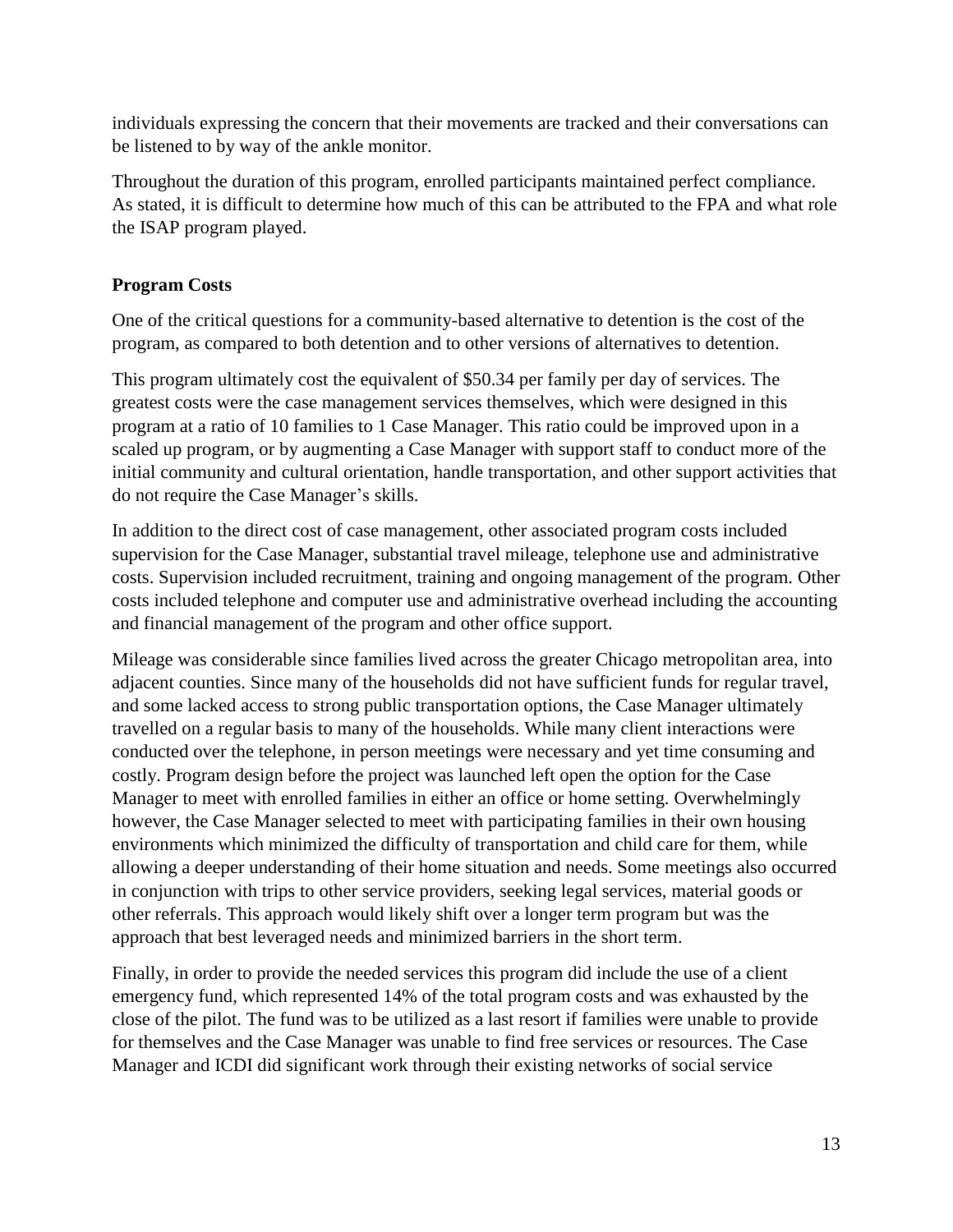agencies, churches and the faith community and the family's own connections with support systems.

However, the families' needs were substantial, as a combination of both being new to the United States and most typically, joining relatively low income family members in this country. The emergency fund was a critical source of support for a wide range of issues, from large to small. Emergency funds were applied to emergency medical costs, transportation needs, to purchase basic household goods, and even to pay household bills. For example, emergency funds were applied towards a down payment on a rental for one family in a particularly desperate rental housing situation where the Case Manager determined that they needed to move out for the mental health of the children, a separate incident from the story discussed earlier in which a family moved into church supported housing. In another case, funds were used for the electricity bill when the family did not have a means to pay themselves. While the program could have operated without such a fund, families would have faced considerably greater obstacles that may have interfered with their ability to maintain compliance. The impact of a program without a comparable fund cannot be determined, and this program suggests that the lack of these material goods may have negatively impacted compliance.

One family for example was in a challenging housing situation where their host family was acting in a controlling manner, refusing to let the family leave the house freely. The Case Manager became concerned at these dynamics and determined that a change was critical to the family's safety and health. She was able to address this through an existing church relationship with ICDI that allowed her to identify an appropriate housing placement donated by a church. The family moved into a building attached to a church in the northern suburbs of Chicago, where the church is further supporting the family with connections, clothing, and other basic needs. This kind of support is only possible through an organization like ICDI that has built strong trust with a range of churches and faith based actors.

To successfully meet even the basic needs of this vulnerable population, the Case Manager and program support need to generate resources. The lack of services calls for creativity and the willingness to seek out and build up support systems for these vulnerable migrants.

## **Conclusion**

While the learning from a small pilot of ten families is limited, there are several lessons that did emerge that can inform future alternative to detention or case management programs for families or adult migrants.

One of the key lessons of this program is that the identification and enrollment of individuals is most efficiently done while in detention, or upon immediate release, with identification by Immigration and Customs Enforcement. In the absence of an MOU, program staff struggled to identify and enroll appropriate families. The double enrollment of families into both the ISAP III and FPA renders analysis of the compliance data from the pilot impossible.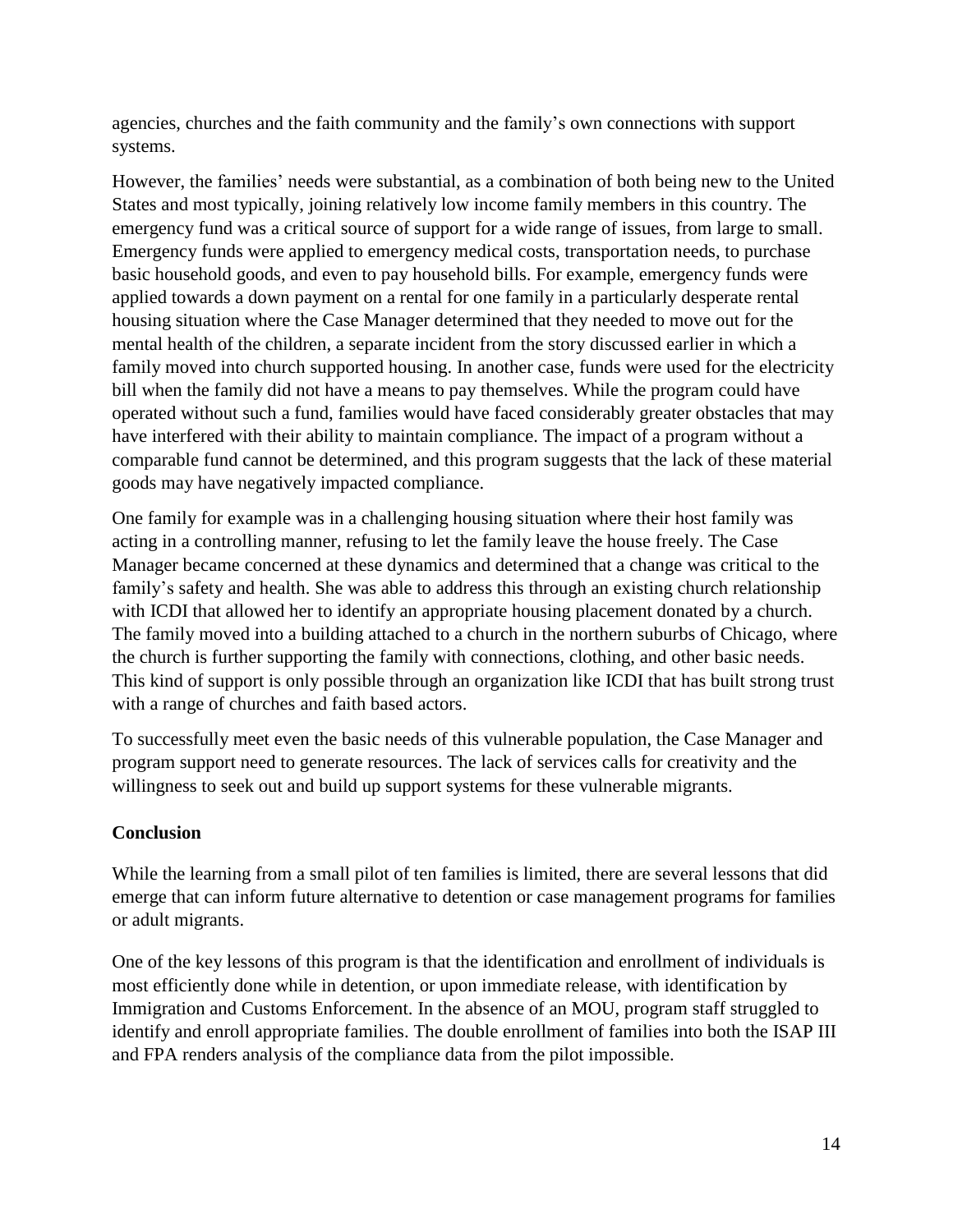However, an unexpected learning due to dual enrollment in ISAP III and this program was the critical need of intensive case management in the first months of orientation. Just as we cannot accurately determine if compliance was due to enrollment in ISAP III, we cannot determine that ISAP III alone furthered compliance. We cannot discount the value case management by a culturally competent and compassionate case manager plays in compliance. An ankle monitor is unable to apply creativity and problem solving skills to the many challenges faced by vulnerable families like the ones noted in this report. These multifaceted barriers challenge compliance. Not because families choose to betray compliance, but because primary needs must be met before attention can turn to the logistics of immigration compliance.

Faith based organizations are ideal entities to manage these cases, though require suitable training in the issues and challenges facing these vulnerable migrants.

Case management is an initial safety net to ensure vulnerabilities don't eclipse compliance and that young people's resiliency is supported by swift normalization through school enrollment. The quality of the case manager appears to matter as much as the types of services being provided. Clients with tenuous family ties overwhelmingly indicated that the case manager served as a "life-line" through initial entry. In the context of trauma this nominal upfront cost can mean the difference between building resilient future members of society, sending them back to an uncertain fate, or initiating a new life at a deficit.

This pilot has affirmed our assumptions that case management is an effective tool to both assure compliance and treat people with dignity. We further illustrated that the costs can be mitigated when embedded within the context of a well-respected and practiced service provider, and that creativity and compassion are critical qualities of an effective case manager and health and housing costs can be substantial.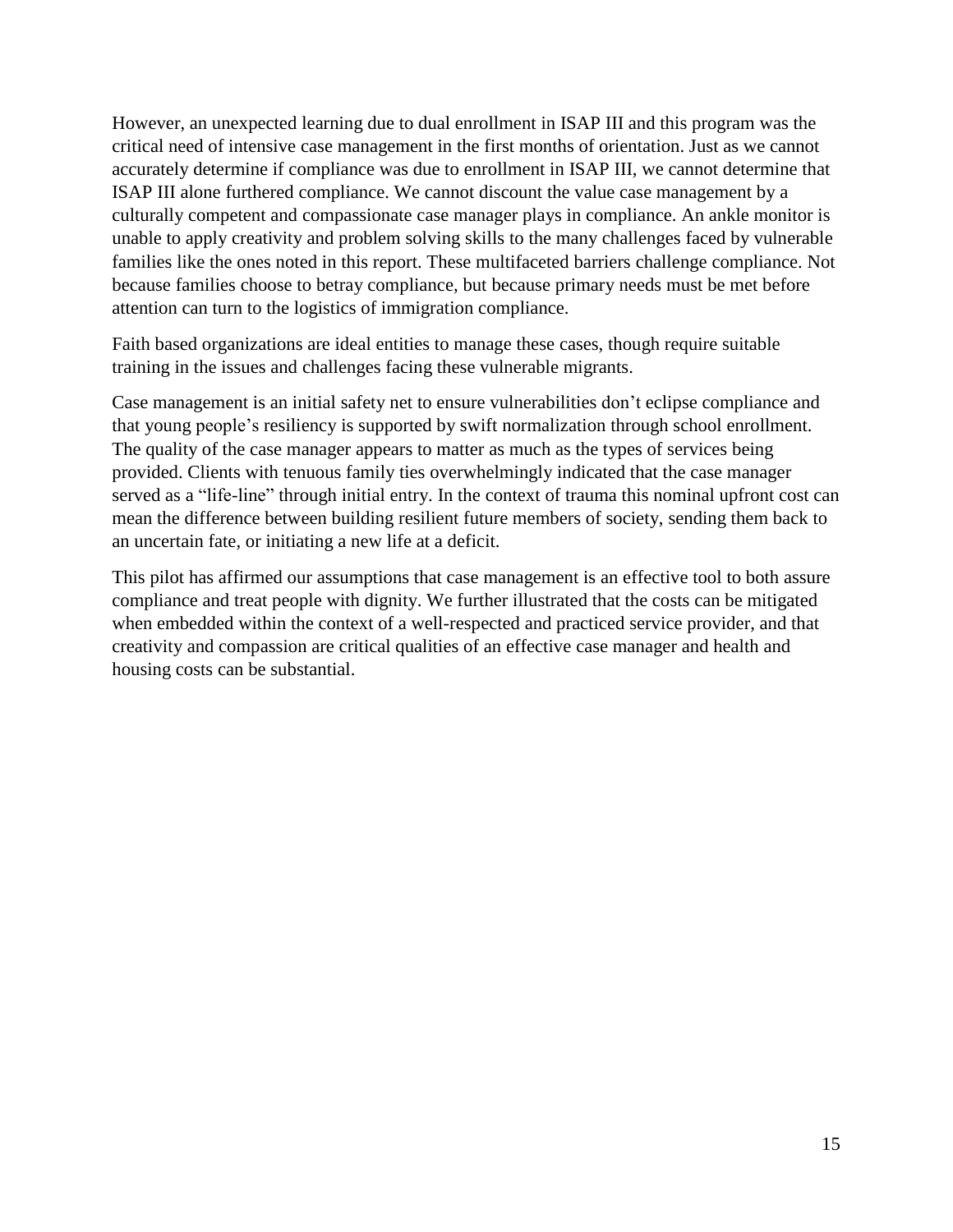#### **Annex: Summary of Findings**

In February of 2015, Lutheran Immigration and Refugee Service (LIRS)<sup>10</sup>, implemented Family Placement Alternatives (FPA), a small pilot program to provide community-based case management services to families leaving immigration detention. Community based support refers to a holistic social service approach to meeting the immediate and long term needs of individuals released from custody. The FPA pilot program, implemented by the Interfaith Committee for Detained Immigrants (ICDI) in Chicago, IL, was created on the assumption that if families released from custody are provided case management, have their basic needs met, and are provided with orientation, they will comply with their immigration requirements while living in the local community. Interviews with the Case Manager and participants validated these assumptions, identifying work and legal support as their greatest needs. Absent work authorization, participants relied on service referrals. The program operated for six months with one supervised Case Manager serving ten families in the greater Chicago area.

**Compliance**: The underlying rationale for restricting migrants' liberty in detention facilities is to ensure compliance with removal proceedings and where applicable, ultimate removal from the United States. In light of this, alternatives to detention programs must demonstrate success at ensuring ongoing immigration compliance in order to represent a viable alternative to detention. Successful compliance must begin with clear information regarding the individual's rights and responsibilities upon release from detention, including clear guidance on how to successfully meet those responsibilities. In the six months of operating the Family Placement Alternatives program, the ten families enrolled in the program were oriented by the ICDI Case Manager and **fully complied** with their immigration obligations. A critical note is that 6 of 10 program participants were simultaneously enrolled in ISAP, ICE's Intensive Supervision Appearance Program, making it difficult to determine which factors best promoted compliance. A formal agreement with ICE regarding program referrals would have allowed for clearer compliance data.

**Services**: ICDI currently operates multiple programs in the Chicago area to serve immigrants released from immigration custody as they bridge into long term stability. ICDI's approach to this is to leverage strong support from their volunteer and faith base, including a wide range of churches and service providers in the region with whom they have built relationships over many years. Case management services led to:

- 10 of 10 families fully complied with their immigration obligations during the program.
- 10 of 10 families received orientation on the importance of full compliance.
- 9 of 10 families received referrals for material needs including food pantries, clothing banks, etc.
- 8 of 10 families secured legal representation.

<sup>&</sup>lt;sup>10</sup> Since the 1990s, LIRS has been heavily engaged in community based alternative to detention models piloted in the United States for migrants and asylum seekers, including the implementation of the Community Support model for adults released from detention, a program that has operated since 2012. LIRS has long been a leader in efforts to end the practice of family detention and has published two reports with the Women's Refugee Commission on the practice of family detention: *Locking up Family Values* and *Locking Up Family Values, Again.*